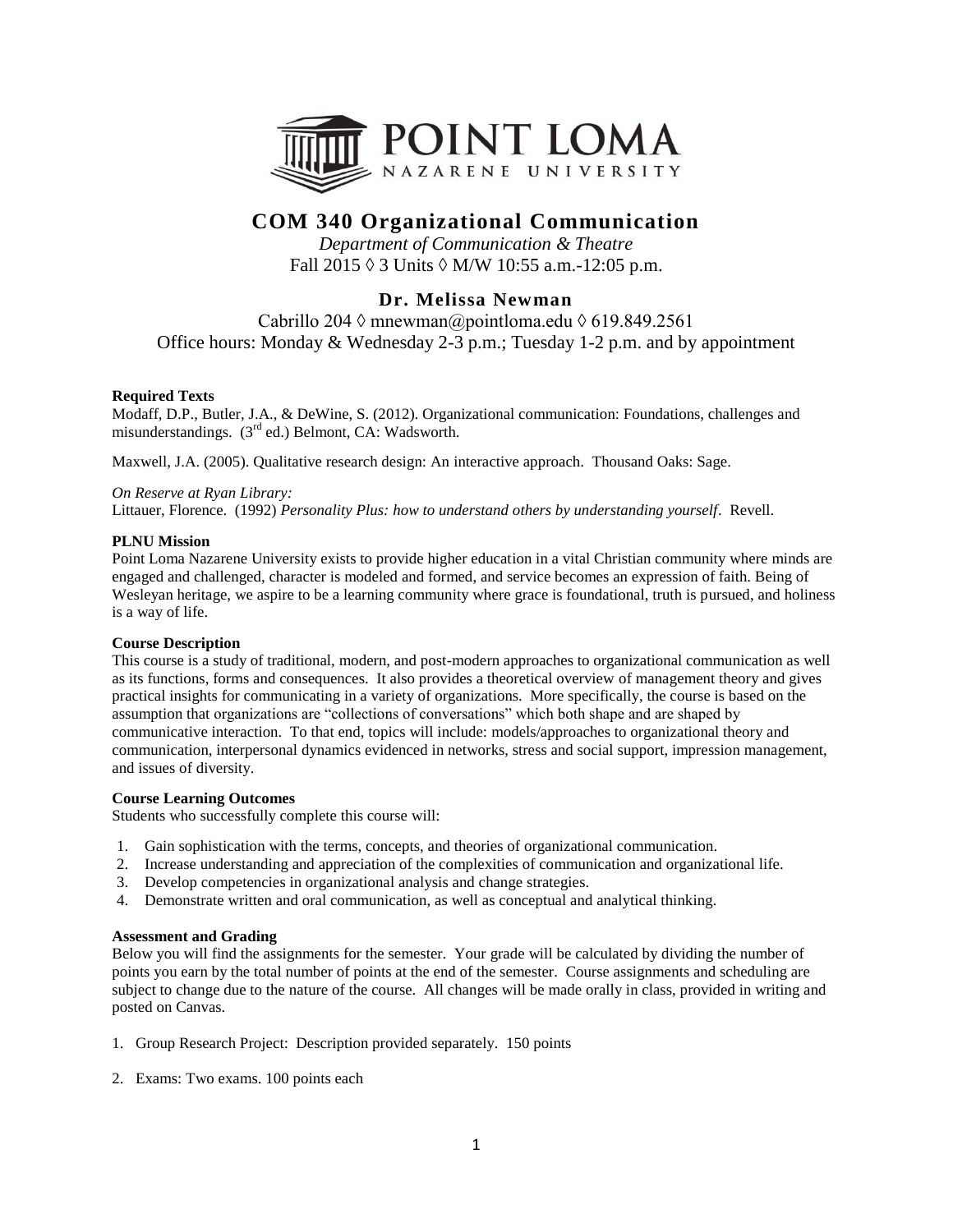- 3.Article Reviews: Students will complete two thought papers based on articles from the *Harvard Business Review.* Papers should include a brief summary of the article, an opinion of the concept, and personal connections. All papers for this class should be 3-4 typed pages, double-spaced, 12-point Times New Roman Font with one-inch margins (25 points each).
- 4.Personality Plus Group Presentation: You and your assigned group will do a 10 minute presentation on your personality type according to *Personality Plus.* Each group member is expected to have a speaking role during the presentation. Be sure to include a thorough description of the style, strengths and weaknesses, and examples. You will be graded on content, creativity, delivery and staying within time constraints. There will be one grade for the group (barring extreme circumstances). 15 points
- 6.Inventories, Case Studies and Participation: Students are required to be on time and thoughtfully participate in lectures, group work and presentations. Students will also do written work on academic articles discussed in class. 20 points

#### **Grade Scale**

- **A- = 90-93%; A = 94-97%; A+ = 98-100%:Excellent (***superior, first rate/class, exceptional, superlative paper and tests; engaged in class lecture and discussion, attendance, posture, interest, etc. Comprehensive excellence is needed for a superlative grade in this course***.**
- **B- = 80-83%; B = 84-87%; B+ = 88-89%:Above average**
- **C- = 70-73%; C = 74-77%; C+ = 78-79%:Average** (*mediocre, commonplace, ordinary, passable, fair, midpoint between extremes of excellence and failure.)*

### **D- = 60-63%; D = 64-67%; D+ = 68-69%:Below average**

**F = 59% and below: Failure (***omission or lack of satisfactory performance of action or task, inadequate, impassable, etc.)*

#### **Method of Instruction**

The course is taught through lecture, discussion, class activities, and a semester project all designed to help you develop critical thinking abilities as they relate to organizational life. Lectures will often introduce material beyond that which is covered in readings and will assume information supplied in the text. Lecture and text should complement, not substitute for each other. It is your responsibility to come to class ready to think, challenge, analyze, and apply the material covered. Additional norms include:

1. Students are expected to attend class and be on time. Failure to make presentations on schedule will result in a failing grade for that presentation. In the event of absence students seek missed information/notes from classmates.

2. All written work must be typed, and attention should be paid to form (including grammar, punctuation, spelling, APA formatting and general appearance) as well as content.

3. Integrity is of great importance. Plagiarism of any sort will not be tolerated and will result in a grade of "F" for the project and possibly the course.

4. Classroom disruption by cell phones or other electronic devices (i.e. text messaging) is prohibited. All cell phones and similar electronic devices must remain turned off and out of sight for the duration of class. A student may face a zero and/or failure in the class if an electronic device is used for cheating during a test.

5. Please DO NOT disrupt class while students are presenting. This includes walking in and out of the classroom. Also, please do not carry on side conversations while the professor is lecturing or during discussion. You can never show too much respect for your professors.

6. This syllabus serves as the contract between the students and professor. Your continued enrollment in the course serves as agreement to abide by the policies and information set forth here within.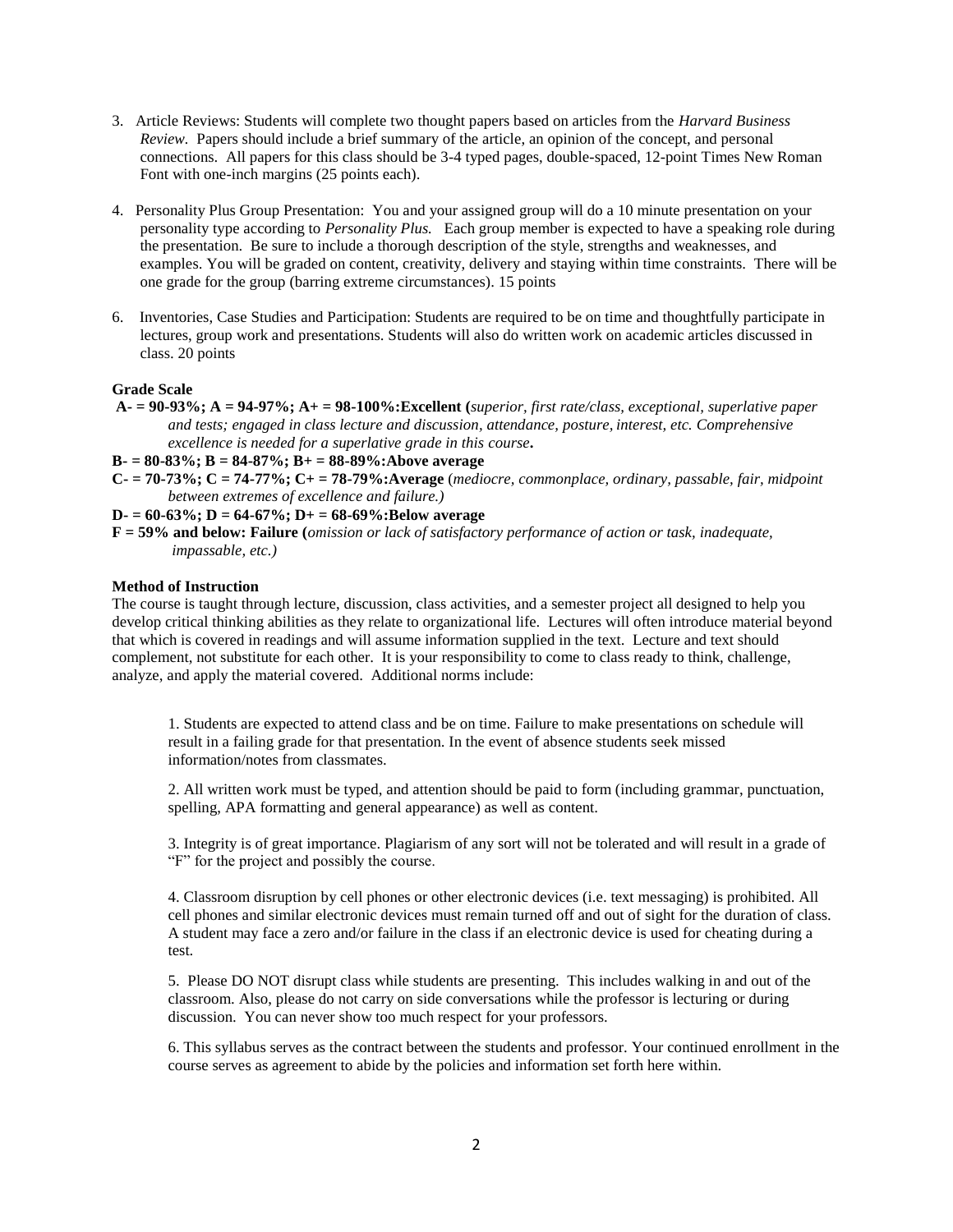## **Course Schedule**

Please note: Due to the nature of this course, the schedule is subject to change. All changes will be posted on Canvas and announced in class.

| <b>Date</b>    | <b>Class plan</b>                                                        | Assignment(s) $& Readings$                                                                                                                                                                                                  |
|----------------|--------------------------------------------------------------------------|-----------------------------------------------------------------------------------------------------------------------------------------------------------------------------------------------------------------------------|
| Sept 1         | Welcome                                                                  |                                                                                                                                                                                                                             |
| Sept 2         | Course Intro & Expectations                                              | Review Syllabus and put all important<br>dates in planner or phone with "alerts"<br>set.<br>Read Modaff, Butler & DeWine (MBD)<br>Chapter 1 (pp 1-10) & Chapter 6 (pp 96-<br>$100; 109-112$<br>Complete Artifact Assignment |
| Sept 7         | No Class-Labor Day                                                       | Read MBD Chapter 1 & review NYT<br>article on Amazon<br>Prepare Artifact Discussion                                                                                                                                         |
| Sept 9         | <b>Artifact Discussion</b>                                               | Read MBD Chapter 2                                                                                                                                                                                                          |
|                | Foundations of Organizational<br>Communication<br>Personality Plus Intro |                                                                                                                                                                                                                             |
|                |                                                                          |                                                                                                                                                                                                                             |
| Sept 14        | <b>Classical Theories of Organizations</b>                               | <b>Complete Personality Plus Presentation</b>                                                                                                                                                                               |
| Sept 16        | <b>Personality Plus Presentations</b>                                    | Read MBD Chapter 3                                                                                                                                                                                                          |
| Sept 21        | Humanistic Theories of Organizations                                     | Read MBD Chapter 4                                                                                                                                                                                                          |
| Sept 23        | <b>Systems Theory</b>                                                    | Read MBD Chapter 6                                                                                                                                                                                                          |
| Sept 28        | <b>Critical Theory</b>                                                   | Review Chapters 1-4, 6                                                                                                                                                                                                      |
| Sept 30        | Theory Review                                                            | Prepare for Exam 1                                                                                                                                                                                                          |
| <b>OCTOBER</b> |                                                                          |                                                                                                                                                                                                                             |
| Oct 5          | Exam 1 (chapters $1-4$ , 6)                                              | Read Maxwell Chapters 1-2<br>Find Journal Article on Organizational<br>Communication                                                                                                                                        |
| Oct 7          | Qualitative Research                                                     | Read Maxwell Chapters 3-4<br>Decide on Research Topic                                                                                                                                                                       |
| Oct 12         | Doing Qualitative Research                                               | Read Maxwell Chapters 5-6<br>Write Research Proposal                                                                                                                                                                        |
| Oct 14         | Research Proposal                                                        | Read Maxwell Chapter 7<br>Read MBD 7-8<br>Work on Research Project                                                                                                                                                          |
| Oct 19         | Recruitment & Socialization                                              | Read MBD 9<br>Work on Research Project                                                                                                                                                                                      |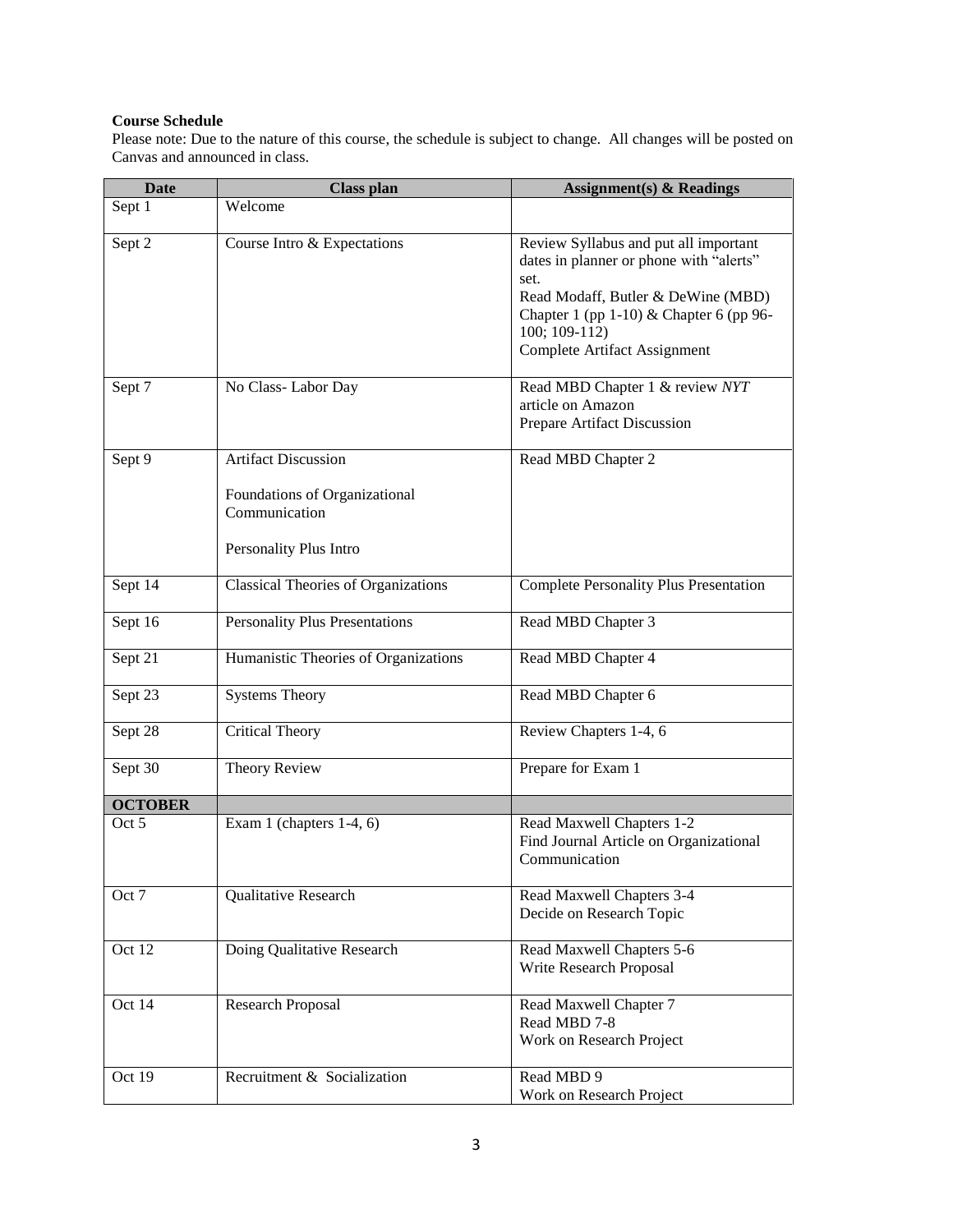| Oct 21            | Superior-Subordinate Communication      | Read MBD 10                            |
|-------------------|-----------------------------------------|----------------------------------------|
|                   |                                         | Work on Research Project               |
| Oct 26            | Peer- Coworker Communication            | Read Difficult People                  |
|                   |                                         | Work on Research Project               |
| Oct 28            | Peer-Coworker Communication             | Read MBD Chapter 11                    |
|                   | "Difficult People" Presentation Info    | Work on Research Project               |
|                   |                                         | Read & research difficult people topic |
| <b>NOVEMBER</b>   |                                         |                                        |
| Nov $2$           | Organizational Teams                    | Work on Research Project               |
| Nov <sub>4</sub>  | <b>Organizational Teams</b>             | Read MBD Chapter 12                    |
|                   |                                         | Work on Research Project               |
| $\overline{Nov9}$ | Leaders & Leadership                    | Work on Research Project               |
| Nov $11$          | Leaders & Leadership                    | Read MBD Chapter 13                    |
|                   |                                         | <b>Read HBR Article</b>                |
|                   |                                         | Write Reflection                       |
|                   |                                         | Complete Research Project              |
| Nov $16$          | <b>Research Project Due</b>             | <b>Read HBR Article</b>                |
|                   | Gender & Emotion                        | <b>Write Reflection</b>                |
|                   |                                         | Work on Research Project               |
| Nov $18$          | Gender & Emotion                        |                                        |
| <b>Nov 23</b>     | Difficult People Workshop Prep Day      | <b>Complete Presentation Prep</b>      |
| Nov <sub>25</sub> | No Class-Thanksgiving                   |                                        |
| <b>Nov 30</b>     | Difficult People Workshop               | Prepare for Exam 2                     |
| <b>DECEMBER</b>   |                                         |                                        |
| Dec 2             | Difficult People Workshop               | Prepare for Exam 2                     |
| Dec 7             | Exam 2                                  |                                        |
| Dec 9             | <b>Course Evaluation and Reflection</b> | Prepare for Final Exam                 |
|                   | Final Exam 12/14 10:30 a.m.             |                                        |

## **Attendance & Participation**

Regular and punctual attendance at all classes is considered essential to optimum academic achievement. If the student is absent from more than 10 percent of class meetings, the faculty member has the option of filing a written report which may result in de-enrollment. If the absences exceed 20 percent, the student may be de-enrolled without notice. If the date of de-enrollment is past the last date to withdraw from a class, the student will be assigned a grade of W or WF consistent with university policy in the grading section of the catalog. Every absence in this class will result in a five point deduction from final points earned. See Academic Policies in the (undergrad/graduate as appropriate) academic catalog.

#### **Course Credit Hour Information**

In the interest of providing sufficient time to accomplish the stated Course Learning Outcomes, this class meets the PLNU credit hour policy for a three-unit class delivered over 16 weeks. Specific details about how the class meets the credit hour requirement can be provided upon request.